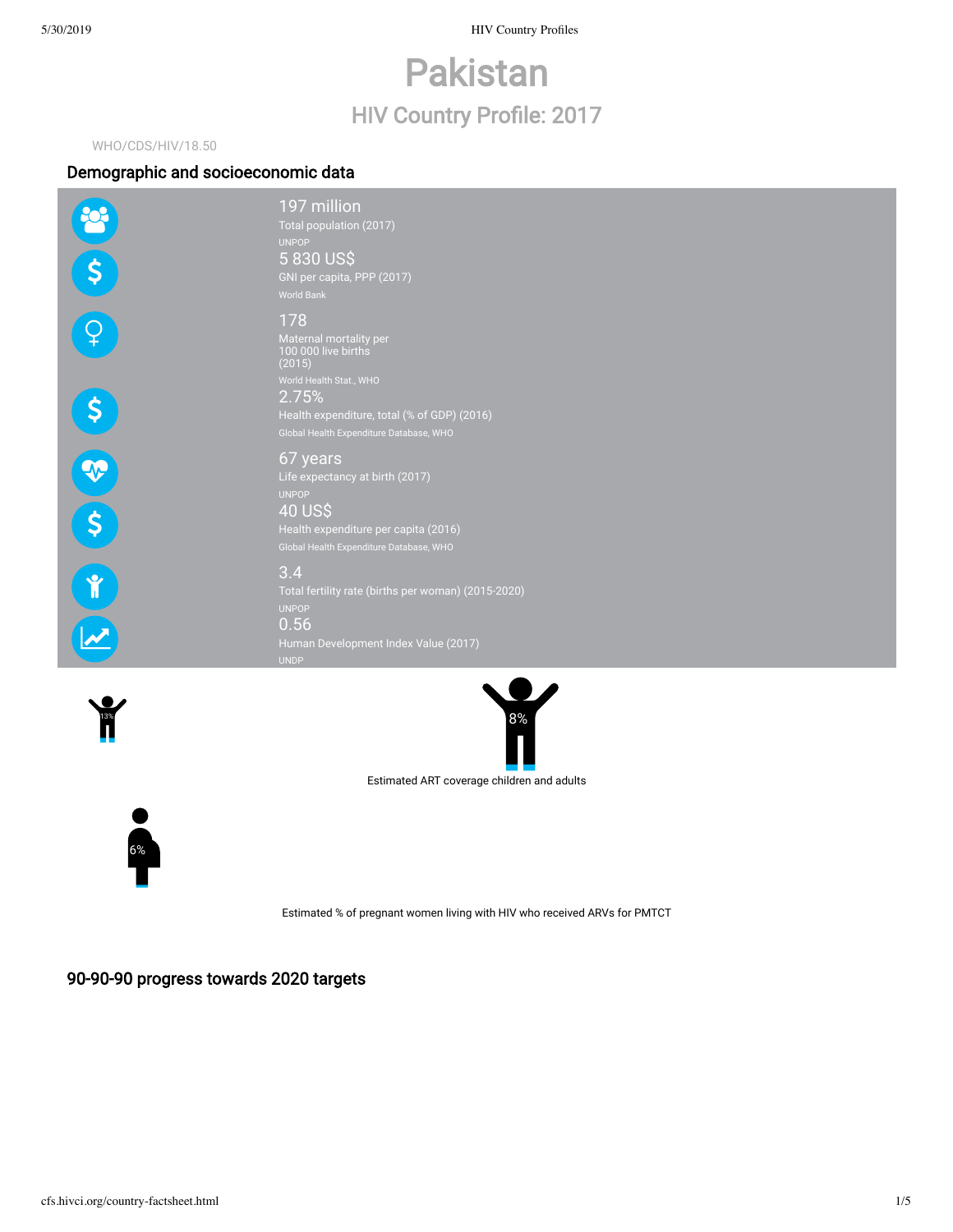



|                                                         | Value  | Percent of 90-90-90 |
|---------------------------------------------------------|--------|---------------------|
| People living with HIV who know their status            | 22 300 | 15%                 |
| Reported number of people living with HIV receiving ART | 12 000 | 8%                  |
| People living with HIV with viral load suppression      | 12 000 | 8%                  |

Estimated number of people newly infected with HIV



Estimated number of deaths due to AIDS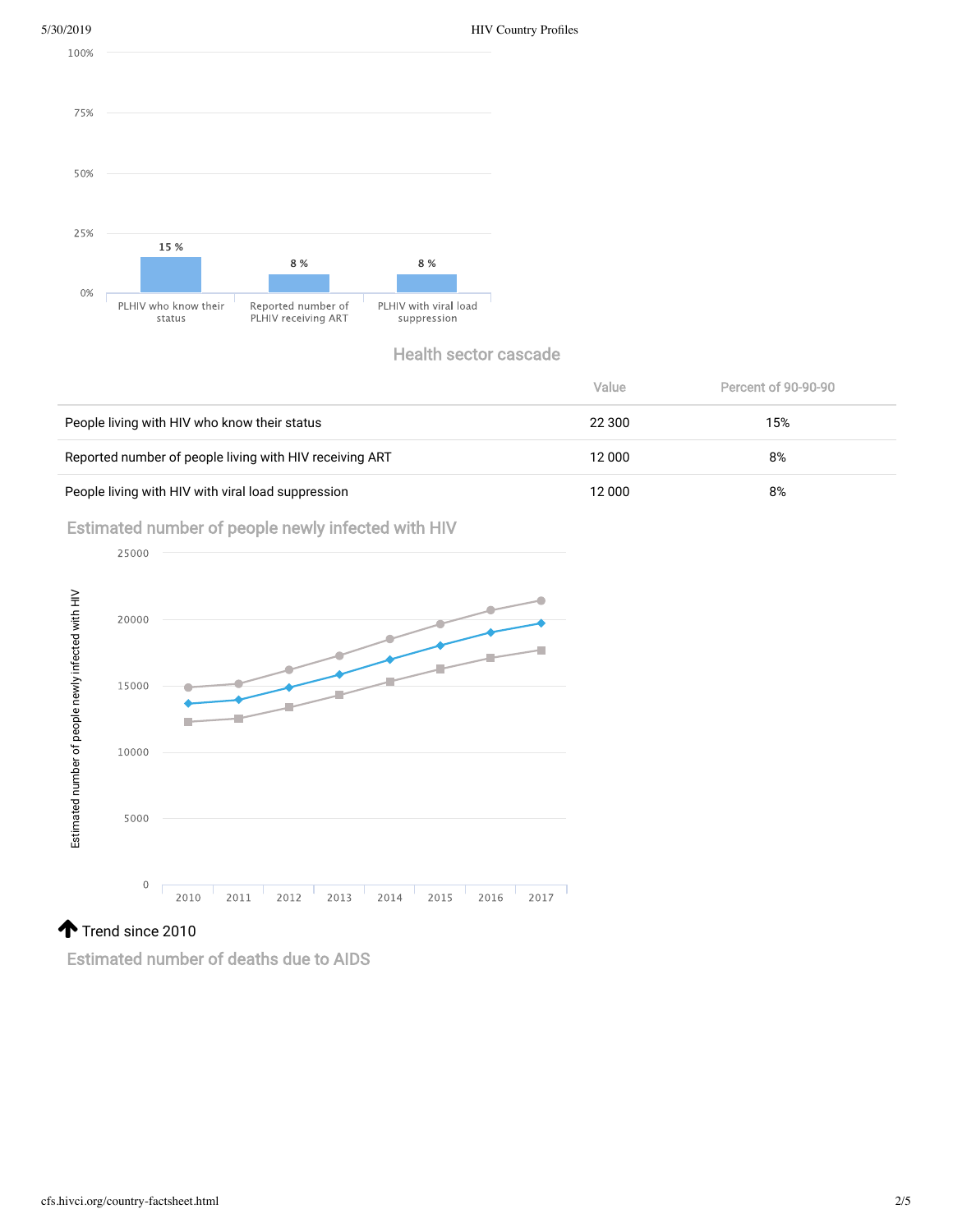|                                        | 8000                          |                                                                                                 |         |      |
|----------------------------------------|-------------------------------|-------------------------------------------------------------------------------------------------|---------|------|
|                                        |                               |                                                                                                 |         |      |
|                                        |                               |                                                                                                 |         |      |
|                                        | 6000                          |                                                                                                 |         |      |
|                                        |                               |                                                                                                 |         |      |
|                                        | 4000                          |                                                                                                 |         |      |
|                                        |                               |                                                                                                 |         |      |
| Estimated number of deaths due to AIDS | 2000                          |                                                                                                 |         |      |
|                                        |                               |                                                                                                 |         |      |
|                                        |                               |                                                                                                 |         |      |
|                                        | $\mathbf 0$                   | 2012<br>2011<br>2013<br>2014<br>2015<br>2016<br>2017<br>2010                                    |         |      |
|                                        | Trend since 2010              |                                                                                                 |         |      |
|                                        |                               | Epidemiological HIV data                                                                        | Value   |      |
|                                        |                               | Estimated number of people living with HIV                                                      | 150 000 |      |
|                                        |                               | Estimated number of children aged 0 to 14 living with HIV                                       | 3500    |      |
|                                        |                               | Estimated number of women (15+) living with HIV                                                 | 43 000  |      |
|                                        |                               | Estimated adult (15-49) prevalence                                                              | < 0.1%  |      |
|                                        |                               | Estimated number of deaths due to HIV                                                           | 6 200   |      |
|                                        |                               | Estimated number of people newly infected with HIV                                              | 20 000  |      |
|                                        |                               | Estimated incidence rate per 1000 uninfected population                                         | < 0.1   |      |
|                                        |                               | <b>Antiretroviral therapy (ART)</b>                                                             |         |      |
|                                        |                               | Reported number of people receiving ART                                                         | 12 000  |      |
|                                        | <b>Estimated ART coverage</b> |                                                                                                 | 8%      |      |
|                                        |                               | Reported number of adults receiving ART                                                         | 11 600  |      |
|                                        |                               | Estimated ART coverage (adults, 15+)                                                            | 8%      |      |
|                                        |                               | Reported number of children receiving ART                                                       | 450     |      |
|                                        |                               | Estimated ART coverage (children, 0-14)                                                         | 13%     |      |
|                                        |                               | Prevention of mother-to-child transmission (PMTCT)                                              | Value   | Year |
|                                        |                               | Reported number of pregnant women living with HIV who received antiretrovirals for PMTCT        | 180     | 2017 |
|                                        |                               | Estimated percentage of pregnant women living with HIV who received antiretrovirals for PMTCT*2 | 6%      | 2017 |
|                                        |                               | Final transmission rate including breastfeeding period*3                                        | 31.1    | 2017 |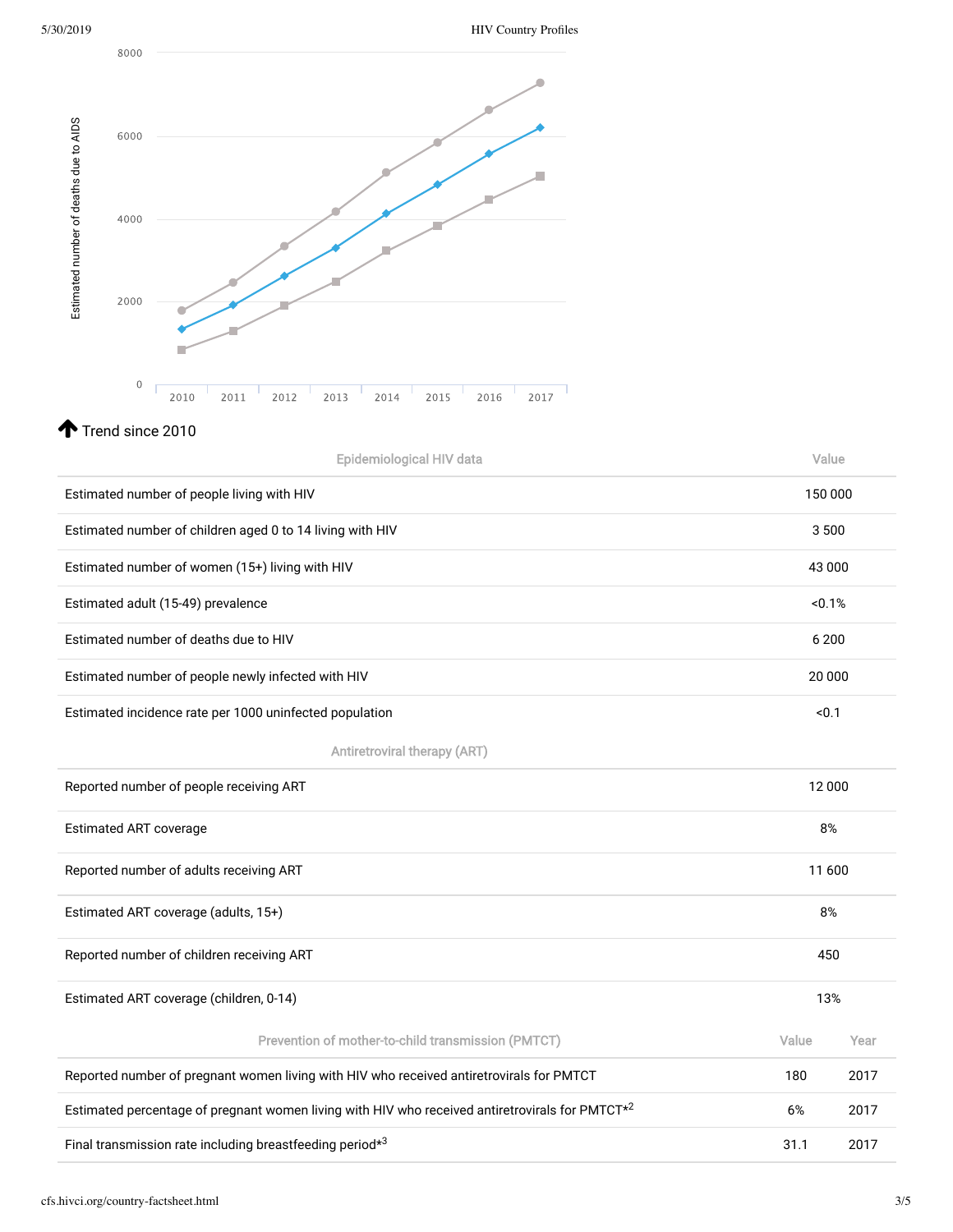## 5/30/2019 HIV Country Profiles

| Prevention of mother-to-child transmission (PMTCT)                                                                     | Value | Year |
|------------------------------------------------------------------------------------------------------------------------|-------|------|
| Antenatal care coverage - at least one visit (%)                                                                       | 73%   | 2013 |
| Antenatal care coverage - at least four visits (%)                                                                     | 37%   | 2011 |
| % of pregnant women with known HIV status                                                                              | N/A   |      |
| Antenatal care attendees who were tested for syphilis (%)                                                              | N/A   |      |
| Antenatal care attendees who tested positive for syphilis (%)                                                          | N/A   |      |
| Antenatal care attendees who tested positive for syphilis and who received benzathine penicillin IM (%)                | N/A   |      |
| % of infants born to women living with HIV receiving a virological test within two months of birth (EID) <sup>*1</sup> | 1%    | 2017 |

# Tracing indicators for elimination of monther-to-child transmission. A color scheme (green, orange,red) is used to indicate if \* the country is on target to meet 2020 targets: <sup>1</sup>90% <sup>2</sup>95% <sup>3</sup>Less than 5

| Key populations                                                 |     |
|-----------------------------------------------------------------|-----|
| Percentage condom use among sex workers with most recent client | 35% |
| Needles distributed per person who inject drugs per year        | 242 |
| HIV prevalence among men who have sex with men (%)              | N/A |
| HIV prevalence among sex workers (%)                            | N/A |
| HIV prevalence among people who inject drugs (%)                | N/A |
| Percentage of people who inject drugs receiving OST             | N/A |

Median annual price of ARV drug regimens for adults



# Second line



National HIV policies and plans

| Implementation of national policy on HIV self-testing (HIVST)             | Policy on HIVST in development                                                   |
|---------------------------------------------------------------------------|----------------------------------------------------------------------------------|
| Treatment initiation threshold adults and adolescents                     | Treat all regardless of CD4 count                                                |
| Treatment initiation threshold children                                   | Treat all, regardless of age                                                     |
| Implementation of treat all adults and adolescents                        | Not implemented in practice                                                      |
| Dolutegravir (DTG) as part of 1st line ARVs for adults and<br>adolescents | TDF/[3TC or FTC]/EFV first line ARVs only                                        |
| Implementation of lifelong ART to pregnant & breastfeeding women          | Implemented in a small number (<50%) of maternal and child<br>health (MCH) sites |